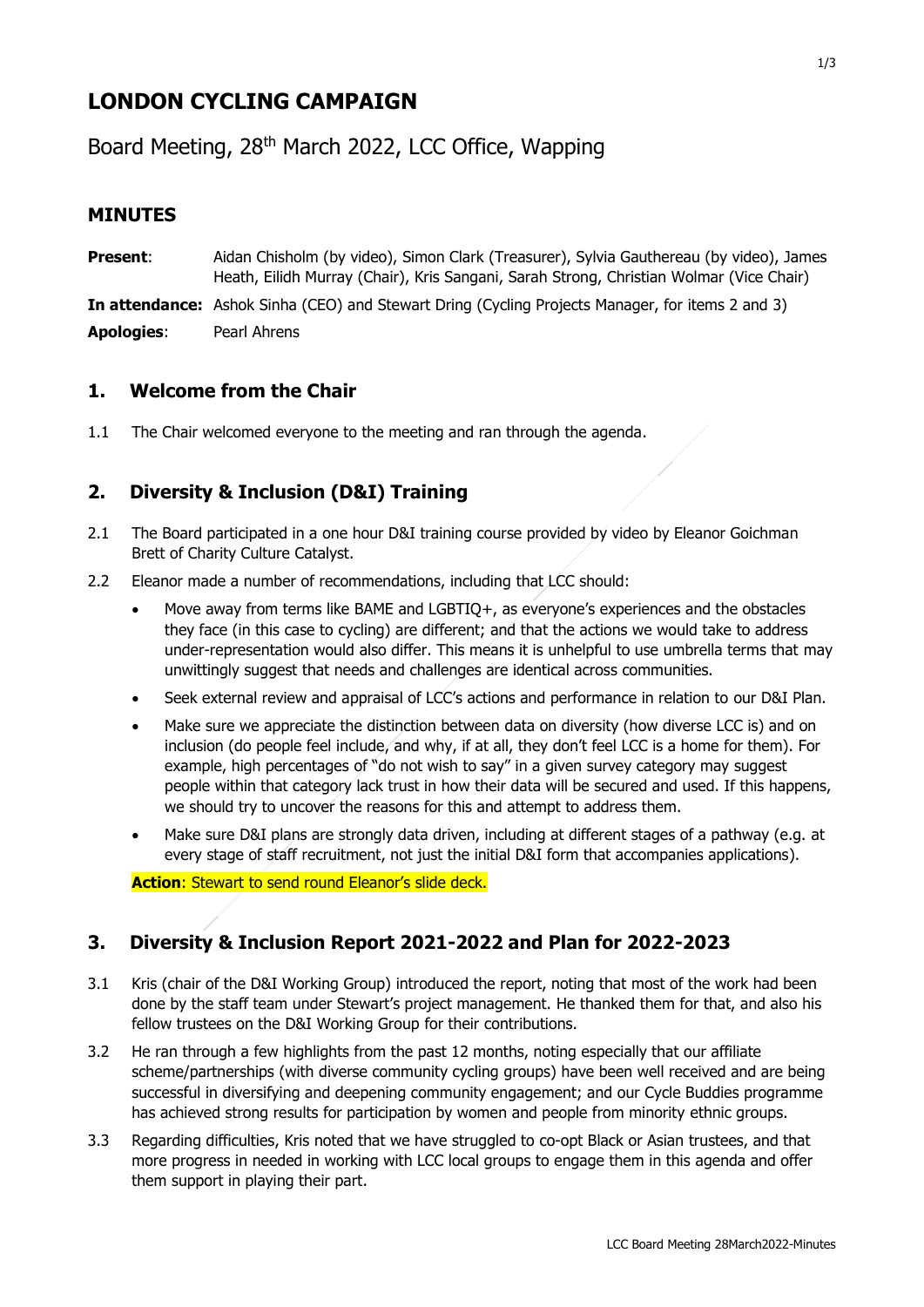- 3.4 Kris then ran through the key elements of the Plan for the next 12 months, noting especially that staff are putting together a plan to start training local groups in D&I, focussing on practical examples (e.g. diversifying rides) - this is to commence sometime after the Climate Safe Streets borough elections campaign; and that we will start to move beyond race, e.g. amplifying work with LGBTQI+ groups.
- 3.5 He suggested to the Board that we should try to engage those using a cycle for work in the gig economy, to both understand the diversity of this sector and also their particular cycle safety needs.
- 3.6 The Board thanked Kris, the Working Group and especially Stewart for the all the work done, especially regarding forming productive relations with ethnic minority and women's cycling groups.

#### **Actions**:

- Stewart to circulate analysed data from the three surveys currently occurring (staff & trustees, activists, and members) ahead of the May Board meeting.
- Kris to table a progress report at the next Board (May)

### **4. Declarations of Interests**

4.1 None.

### **5. Chair's Report**

- 5.1 Eilidh remarked that she had been looking into current best practices on boards, joining the Association of Charity Chairs. One upshot was the idea of "chairing with kindness" – and indeed acting with kindness at all levels through the organisation.
- 5.2 She has also working on the article to promote the Board election for the next edition of the magazine, thanking those trustees who have provided quotes.
- 5.3 Eilidh has also been making progress on setting up a webinar for potential Board candidates and organising the subsequent induction for elected trustees.
- 5.4. She also spoke at the recent LCC protest at Holborn.

**Action**: Eilidh to contact the magazine editor to confirm what D&I and Board related features need to be in the next two editions of the magazine

# **6. Minutes of the last meeting (approved) – Matters Arising**

- 6.1 Items 4.3 (membership table) and 7.4 (co-ordinators list): rolled over.
- 6.2 Staff will discuss better ways for LCC groups to comply with GDPR data regulations, whilst still communicating effectively with LCC members and those whose data they have collected, at the upcoming Local Groups' Forum.
- 6.3 Awayday Actions: these are largely D&I and Board election related, are in Eilidh's hands, and underway.

**Action**: Ashok to ask our magazine editor to proactively commission each 500 word trustee article (one per edition).

#### **7. Staff Report**

- 7.1 Ashok gave an update on political matters, which the Board then discussed.
- 7.2 The Board thanked the team for the recent Holborn protest and junctions campaigning, noting that the Mayor had responded directly in the media, addressing Ashok and LCC by name.